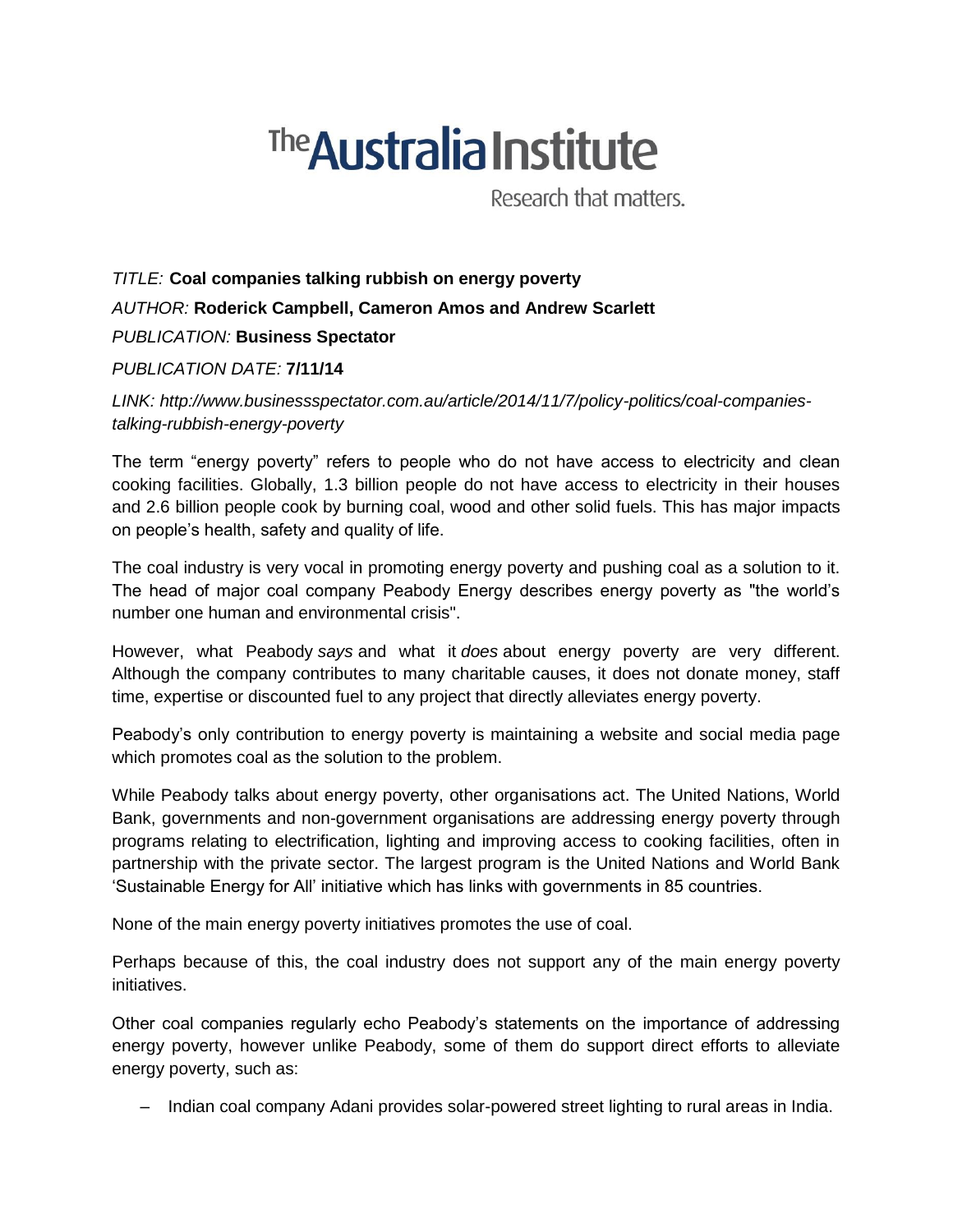- BHP Billiton supports solar projects in Pakistan.
- Rio Tinto connected villages in Peru to hydo and gas-fired electricity grids.
- Anglo American are piloting an off-grid electricity system for South African villages using platinum and methanol fuel cells
- Thai coal company Banpu built a mini grid for villages near a mine in Indonesia, powered by a diesel generator.

Despite extensive searches and contact with companies and mining lobby groups, we could not find a single example where coal companies have supported coal-powered energy poverty alleviation projects.

The reason that even coal companies do not use coal-fired power to assist with energy poverty alleviation is that it is not economically rational to do so. The cost of other energy sources, including renewables, is now competitive with coal-fired power at a utility scale. More importantly, off-grid and mini-grid initiatives avoid the large upfront costs associated with coalrelated infrastructure making them a much better investment for households, communities and governments affected by energy poverty.

In light of this economic reality, many of the claims made by Peabody Energy and other coal industry supporters do not withstand scrutiny:

#### Claim 1: Coal use drives world economic growth

A regular claim made by the coal industry is that coal use causes economic growth. This claim mistakes correlation with causation. It is not coal that causes economic growth, but economic growth can lead to increased coal use.

In fact coal use has grown much slower than economic growth. If world GDP had grown at the same rate as coal consumption since 1980, today's world economic output would be almost \$US12 trillion lower than it is.

Even the correlation between economic growth and coal use is not as strong as the coal industry claims. Official data sources show that from 1988 to 2002 world coal use was flat while economic growth was strong, as shown below: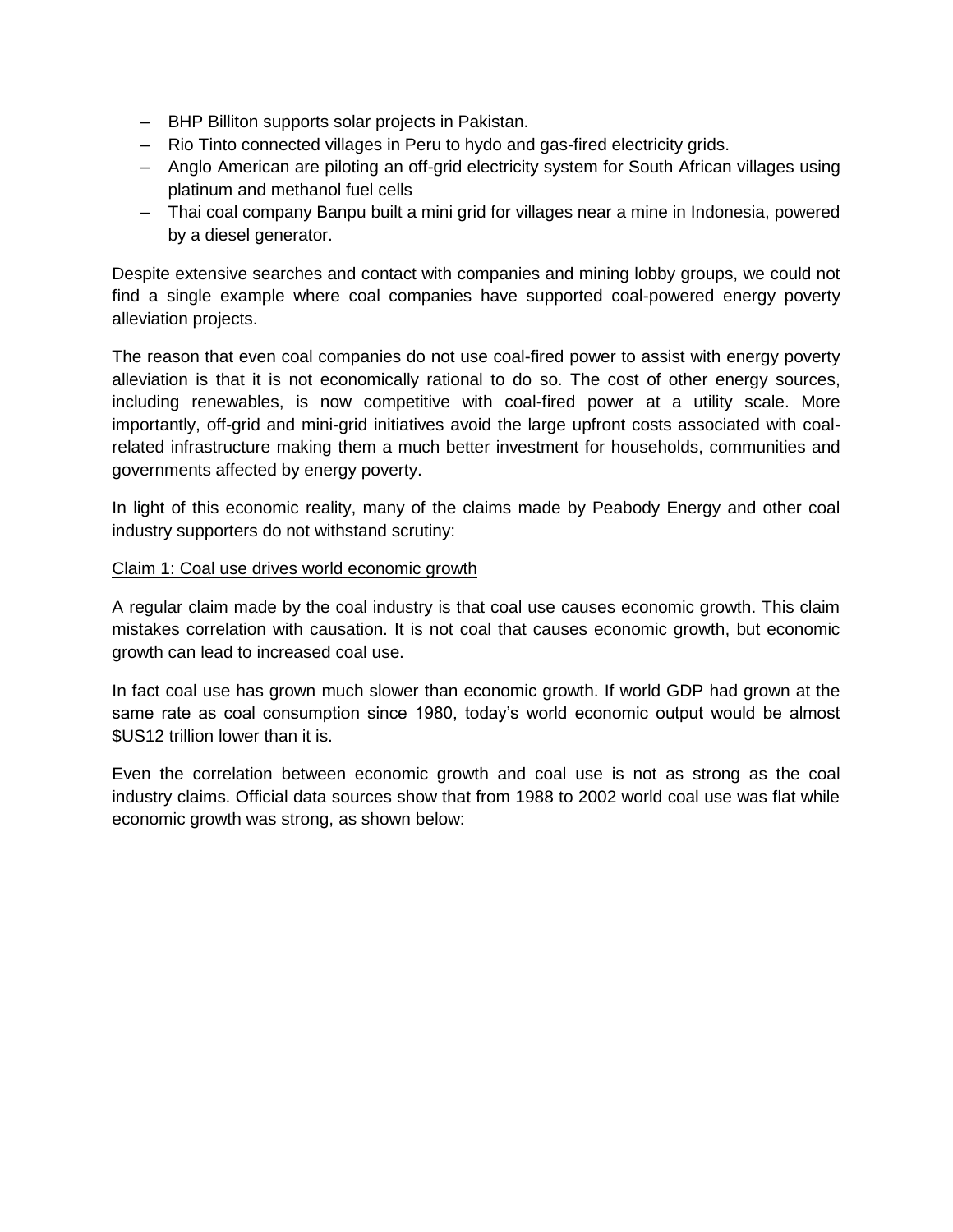*Figure 1: World GDP and coal consumption*



*Sources: United States Department of Agriculture Economics Research Service (2014) International Macroeconomic Dataset, US Energy Information Agency (2014) International Energy Statistics*

Further analysis of official data shows that developed countries have reduced coal use while economic growth has been unaffected. Developing countries are now the major coal users, but with alternatives becoming cheaper, they are likely to reduce coal use much earlier in their development.

#### Claim 2: Coal use increases life expectancy and quality of life

Peabody Energy claims that coal use has led to increased life expectancy over the last 1,000 years of human history. Life expectancy and coal use can both be correlated with economic growth, but it is not coal use that causes any increase in life expectancy. On the contrary, coal use is often associated with lower life expectancy due to health impacts of indoor and outdoor air pollution and the global health impacts of climate change.

Increasing electricity use from very low levels contributes to increases in quality of life as measured by the United Nations' Human Development Index. Once basic electricity access is achieved however, there is little correlation between quality of life and electricity use. For example, Mexico, Brazil and China have similar HDI scores, but have widely differing electricity use per person. In fact, Mexico uses the least electricity per person and has the highest HDI score, while China uses the most electricity with the lowest HDI score, as shown below: